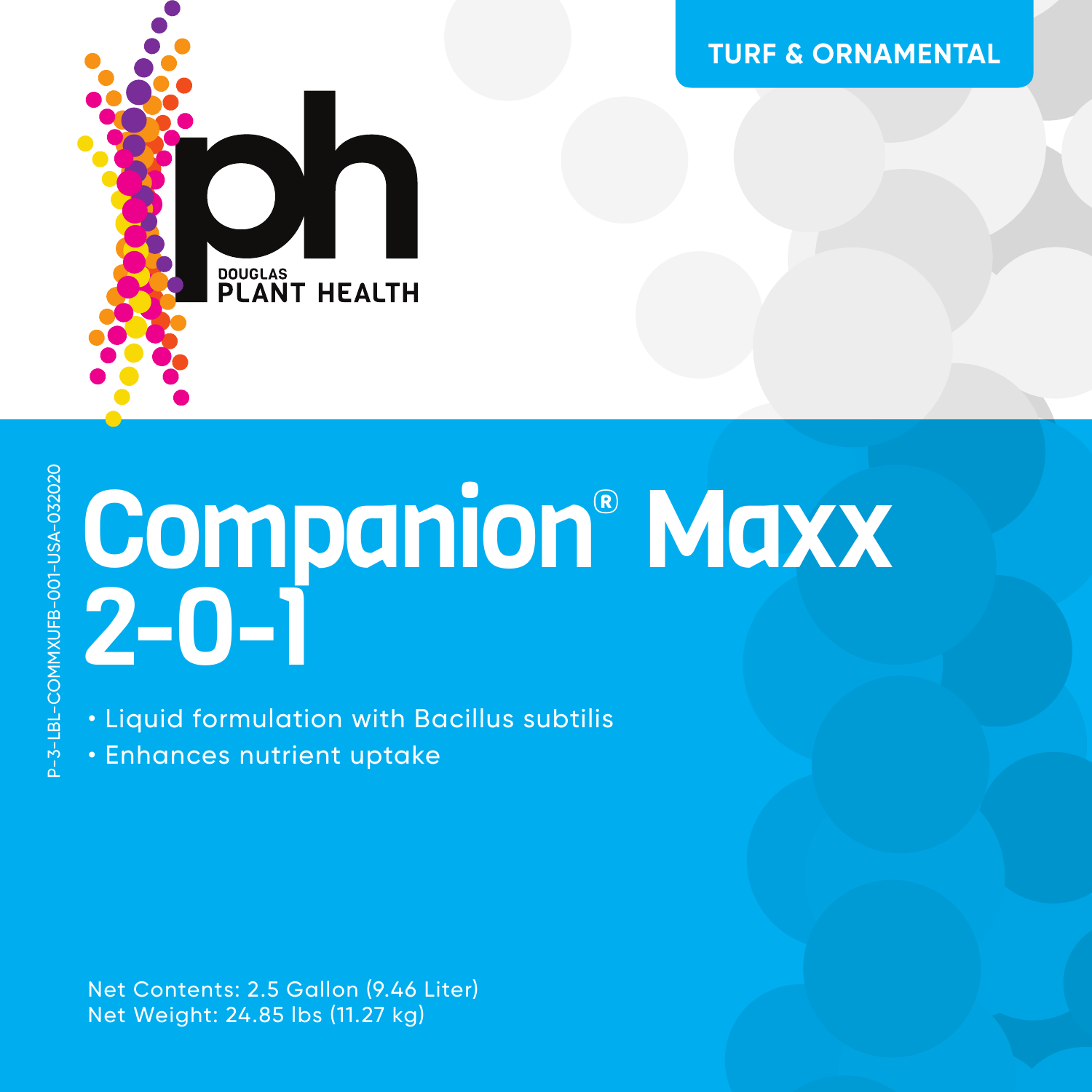### **Companion® Maxx 2-0-1** FOO2873

| <b>Guaranteed Analysis:</b>                                                                                                                                   |
|---------------------------------------------------------------------------------------------------------------------------------------------------------------|
|                                                                                                                                                               |
| 2% Water Insoluble Nitrogen                                                                                                                                   |
|                                                                                                                                                               |
|                                                                                                                                                               |
| 0.1% Chelated Iron (Fe)<br>Derived From: Corn Solids Protein Hydrolysate, Ferrous<br>Citrate, Molasses, Seaweed (Ascophyllum Nodosum),<br>Potassium Hydroxide |
| ALSO CONTAINS NON-PLANT FOOD INGREDIENTS:                                                                                                                     |
|                                                                                                                                                               |
| *Not less than 14 x 10 $\degree$ cfu/ml                                                                                                                       |
| <b>Product Specifications:</b>                                                                                                                                |
|                                                                                                                                                               |
|                                                                                                                                                               |
|                                                                                                                                                               |

#### **Product Description:**

Companion® Maxx Liquid combines the power of Bacillus subtilis to convert the complex form of essential nutrients to a simple form used by plant roots. This product's bacterium enhances nutrient uptake and the kelp provides a source of potash and food for beneficial microbes. The ingredients in Companion® Maxx work together to improve overall soil nutrition for plant growth.

Condition of Sale and Warranty: Douglas Plant Health, Inc. warrants that the product conforms to its chemical description and is reasonably fit for the purpose stated on the label only when used in accordance with label directions under normal conditions of use. Handling, storage and use of the product by Buyer or User are beyond the control of Douglas Plant Health and Seller. Risks such as crop injury or other unintended consequences resulting from, but not limited to, weather or soil conditions, presence of other materials, disease, pests, drift to other crops or property, or failure to follow label directions will be assumed by Buyer or User. IN NO CASE WILL DOUGLAS PLANT HEALTH, INC OR SELLER BE HELD LIABLE FOR CONSEQUENTIAL, SPECIAL, OR INDIRECT DAMAGES RESULTING FROM THE HANDLING, STORAGE OR USE OF THIS PRODUCT

#### **Application Instructions and Mixing:**

Apply Companion® Maxx with all types of sprayers or sprinklers, drip irrigation systems, irrigation systems, drip (trickle), fertigation, overhead spray and mist systems, continuous feed.

#### Tank Mixing:

1) SHAKE WELL before use. 2) Companion® Maxx must be diluted with water prior to use. 3) Prepare a solution in the tank by filling the tank ¾ level with the required water and then adding the specific amount of Companion® Maxx to the tank as required. Add the remaining water. Mix thoroughly. 4) DO NOT let stand overnight. 5) Companion® Maxx can be applied in conjunction with most other products. Check for Compatibility with other products.

Shelf Life: Microbe count may begin to decline 2 years from manufacturing date printed on container

| <b>FIRST AID</b>                                                                         |                                                                                                                            |  |
|------------------------------------------------------------------------------------------|----------------------------------------------------------------------------------------------------------------------------|--|
| IF SWALLOWED:                                                                            | Clean mouth with water and drink afterwards plenty of<br>water.                                                            |  |
| IF IN EYES:                                                                              | Rinse thoroughly with plenty of water for at least 15<br>minutes, lifting lower and upper eyelids. Consult a<br>physician. |  |
| IF ON SKIN:                                                                              | Wash off immediately with plenty of water for at least 15<br>minutes.                                                      |  |
| IF INHALED:                                                                              | Remove to fresh air.                                                                                                       |  |
| You may also contact 1-352-323-3500 day or night for emergency treatment information. If |                                                                                                                            |  |

You may also contact 1-352-323-3500 day or night for emergency treatment information. If<br>medical advice is needed, have product container or label at hand (P101), Keep out of reach of<br>children (P102), Read label before use

STORAGE: Keep container tightly closed. May be stored in unheated area, but keep from freezing. Store in areas inaccessible to children and pets.

DISPOSAL: Dispose of contents/container in accordance with local/regional/national/ international regulations. Do not reuse container.

#### **Douglas Plant Health**

1550 E. Old 210 Highway Liberty, MO 64068 (800) 648-7626 www.DouglasPlantHealth.com



Information regarding the contents and levels of metals in this product is available on the internet at http://www.aapfco.org/metals.html